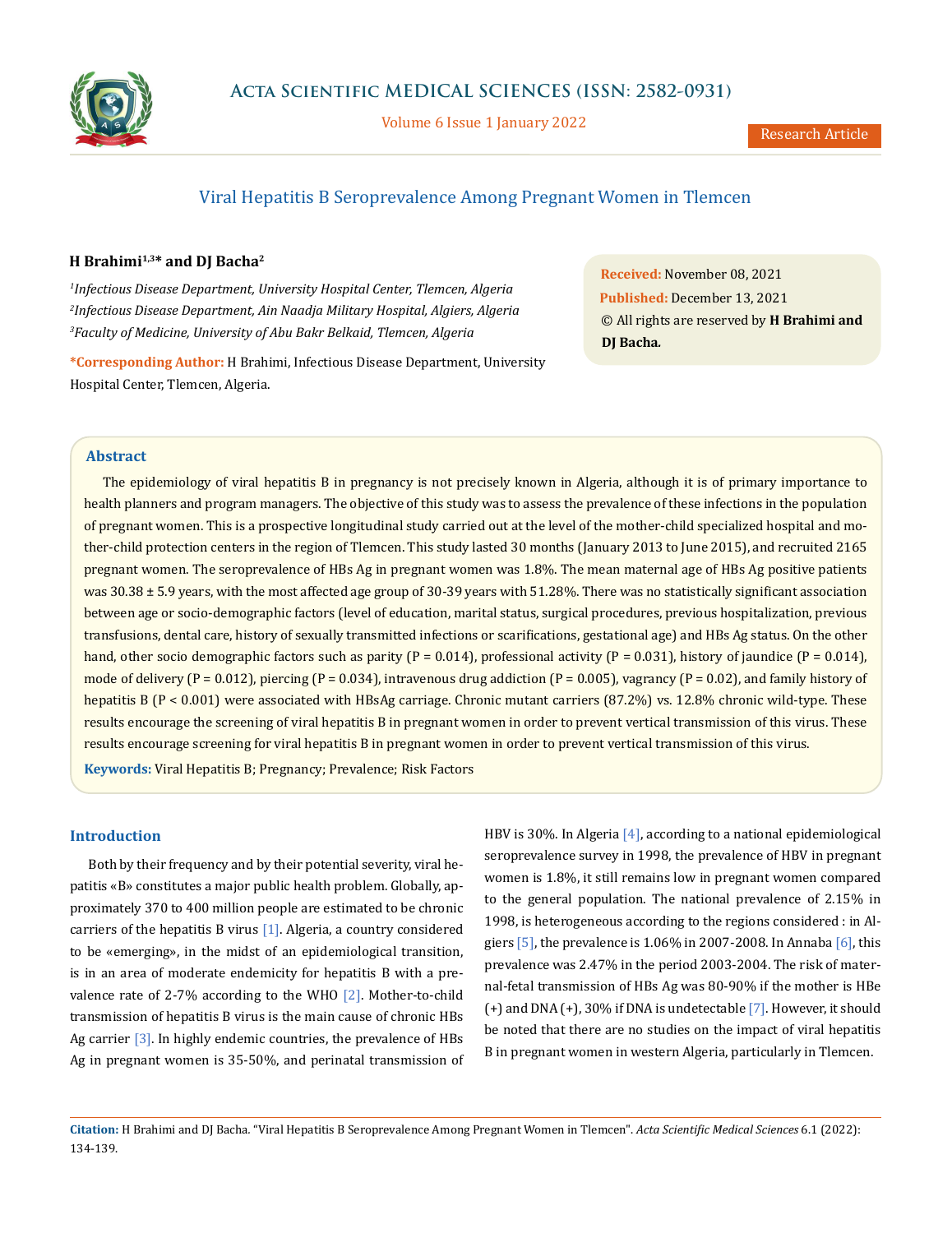### **Materials and Methods**

We conducted a prospective longitudinal study carried out at the level of the mother-child specialized hospital and mother-child protection centers in the region of Tlemcen. The study lasted 30 months (January 2013 to June 2015), and recruited 2165 pregnant women.

The detection of HBs Ag was carried out during the 1st prenatal consultation of pregnant women, using rapid diagnostic tests (Hexagon HBs Ag, Human laboratory), while the confirmation **was** serological, using the 3rd generation ELISA kit. Other hepatitis B markers were also tested, thus quantification of the viral load of HBV DNA, using TaqMan Roche real-time PCR «RT-PCR». We used statistical software (SPSS) version 21.0 and performed a quantitative analysis of the derived data, looking for the association of categorical variables (P <0.05).

#### **Results**

In the present study, the seroprevalence of HBs Ag in pregnant women attending antenatal clinics was 1.8%. The mean maternal age of HBs Ag positive patients was  $30.38 \pm 5.9$  years, with the most affected age group of 30-39 years with 51.28% (Figure 1). The patients with university level education were predominant (30%) and only 10% were uneducated. The majority of pregnant women (97.4%) were married and only 2.6% of cases were single. Multiparous women were found with a frequency of 23% (Figure 2). About 70% of pregnant women were housewives (Figure 3). The mean value of BMI (body mass index) of our patients, was 28.86 ± 5.28 kg/  $\rm m^2$  [16.30-40.62 kg/m<sup>2</sup>]. The majority of pregnant women (79.5%) tested positive for HBs Ag before the term of pregnancy (Figure 4). Almost 50% of the patients had cases of hepatitis B in the family. There was no statistically significant association between age or other socio-demographic factors (level of education, marital status, surgical procedures, previous hospitalization, previous transfusions, dental treatment, history of sexually transmitted infections or scarifications, gestational age) and HBs Ag status. On the other hand, in univariate analysis other factors were linked to the carriage of HBs Ag such as parity  $(P = 0.014)$ , professional activity  $(P = 0.031)$ , history of jaundice  $(P = 0.014)$ , mode of delivery  $(P = 0.031)$ 0.012), piercing (P = 0.034), intravenous drug abuse (P = 0.005), vagrancy ( $P = 0.02$ ) and family history of hepatitis B ( $P < 0.001$ ).



**Figure 1:** Distribution of pregnant women HBs Ag positive by age.



**Figure 2:** Distribution of pregnant women HBs Ag positive according to parity.



**Figure 3:** Distribution of pregnant women HBs Ag positive according to professional activity.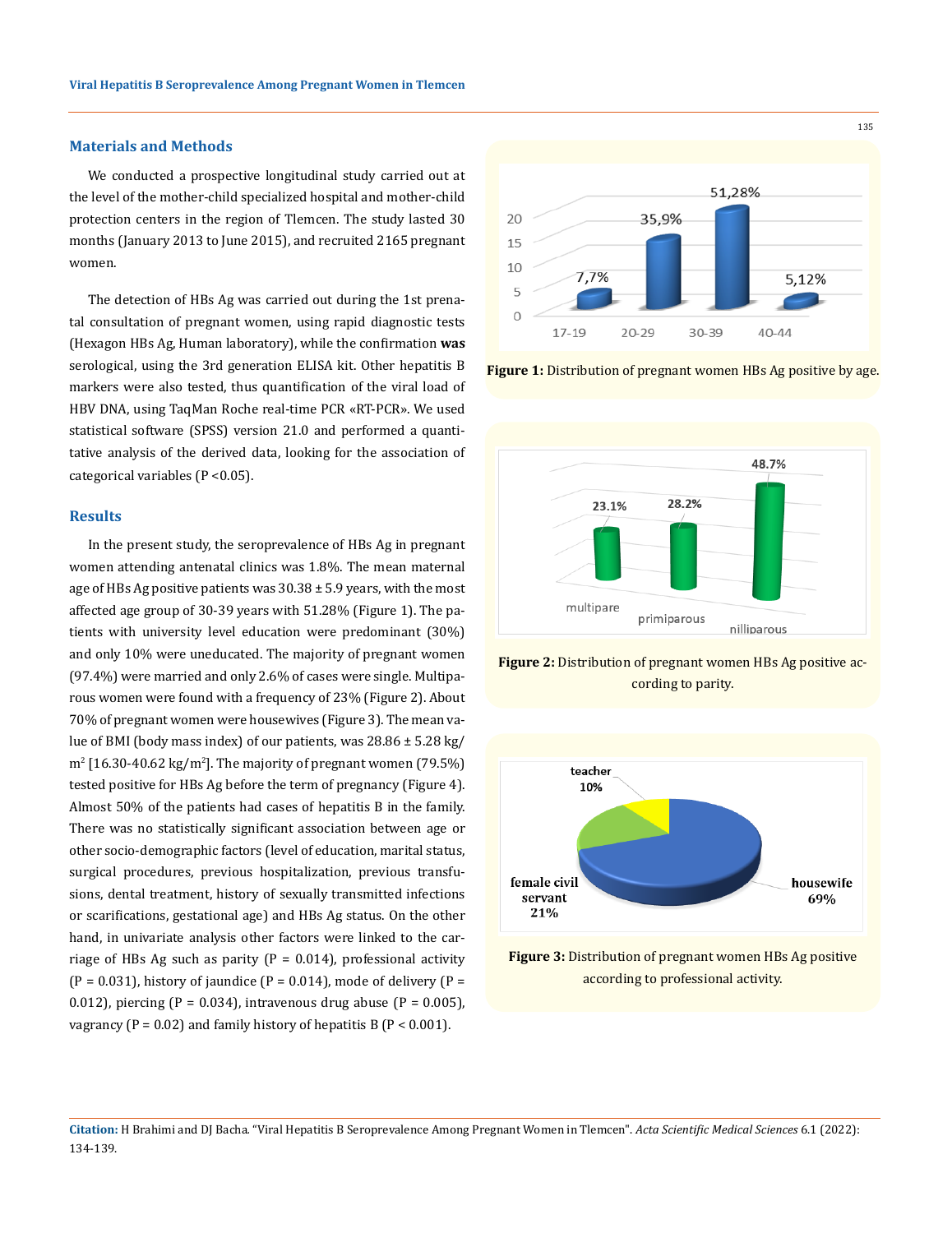

according to gestational age.

We noticed that chronic B carriers with mutant virus with a frequency of 87.2% vs. 12.8% of chronic wild virus B carriers. The mean viral load was  $2.76 \pm 1.71$  log10 IU/ml with extremes ranging from undetectable HBV DNA to  $8.23 \log^{10}$  IU/ml. Most patients  $(84.6\%)$  with mutant virus had a low viral load  $($  < 2000 IU/ml $)$ , while 13% of patients had high viraemia (> 20,000 IU/ml). However, a patient with wild virus B had HBV DNA low.

#### **Discussion**

In our study, the seroprevalence of HBs Ag in pregnant women was 1.8%. It is consistent with that observed in the general population [4]. Globally, this result confirms Algeria's place as an intermediate zone of medium endemicity for HBV, between Europe and America with low prevalence and Sub-Saharan Africa with higher prevalence. This value is close to that of the general population found in the national sero epidemiological survey in 1998  $[4]$ , also close to that reported by Bensalem., *et al*. [5] with a prevalence of 1.06%, for 3578 patients screened between 2007 and 2008, in the laboratory of the Pasteur Institute in Algiers, and those reported in other studies carried out in the East and in the Center of the country  $[6]$ . In an older study of the prevalence of serum markers, conducted by Ayed., *et al*. [8], on a sample of 715 pregnant women, from July 1992 to February 1993, the prevalence rate was 1.6%. These similar results could be explained by the existence of national epidemiological homogeneity.

The data in the literature are very heterogeneous on the subject. Thus, if our prevalence is close to that found in Libya [9], with a rate of 1.5%, it nevertheless differs from the high rates reported in other Maghreb countries. In the survey by Sbiti., *et al*. [10] concerning 1120 Moroccan pregnant women, from January 2014 to December 2015, the seroprevalence of HBs Ag was 2.35%. The study carried out in the Tunisian center, in 2006 by Hannachi., *et al*. [11] showed a prevalence of HBs Ag in pregnant women of 3%. In Mauritania, Mansour., *et al*. [12] found a seroprevalence of 10.7%, in a population of 1020 screened pregnant women, from December 2008 to March 2009. The heterogeneity of the results can be attributed to particularities in the modes of transmission of HBV, linked to socio-cultural practices and different environmental factors in the Maghreb countries.

In addition, the epidemiological situation is totally different in the Middle East with much higher prevalence. In Egypt, Zahran., *et al*. [13] found a seroprevalence of 5.6% in Egyptian pregnant women screened, in 2010 and in Yemen, according to Al-Shamahy., *et al*. [14], the prevalence was 13.2% in 2000. This difference in prevalence may be linked to the high frequency of particular customs in these regions (circumcision of young girls, tattooing, piercing).

Our prevalence is also lower than those reported in sub-Saharan African countries, although most studies date back more than ten years : 6.5% in Congo [15], 9.5% in Gabon [16], 10.7% in Burkina Faso  $[17]$ , and 16.6% in Niger  $[18]$ .

A recent HBs Ag prevalence study carried out from December 2013 to March 2014 in a rural area in Cameroon [19], involving a sample of 325 pregnant women, found a prevalence of 10.2%. Another study conducted in Ghana, by Candotti., *et al*. [20] showed a seroprevalence of 12.6% in his series. In Senegal, Touré-Fall., *et al*. [21] identified 13.8% of HBs Ag in pregnant women screened in 2008. However, the highest prevalence of around 25% was reported, by Madzime., *et al*. [22] in Zimbabwe.

These high figures among pregnant women, in these highly endemic regions, may be related to the persistence of risky behavior in this population. Although some women come from polygamous households, without knowledge of the status of the spouse, and vaccination against this virus is almost absent.

However, our result was higher than those found in other countries around the Mediterranean, such as Italy  $[23]$  with a prevalence of 0.86%, France [24] with 0.65%, and Spain [25] with 0.75%. In a prevalence study carried out in Greece [26], which included 13,581 pregnant women, the prevalence of HBs Ag was 1.15%. The study conducted in North Central London by Godbole., *et al*. [27], on a

136

**Citation:** H Brahimi and DJ Bacha*.* "Viral Hepatitis B Seroprevalence Among Pregnant Women in Tlemcen". *Acta Scientific Medical Sciences* 6.1 (2022): 134-139.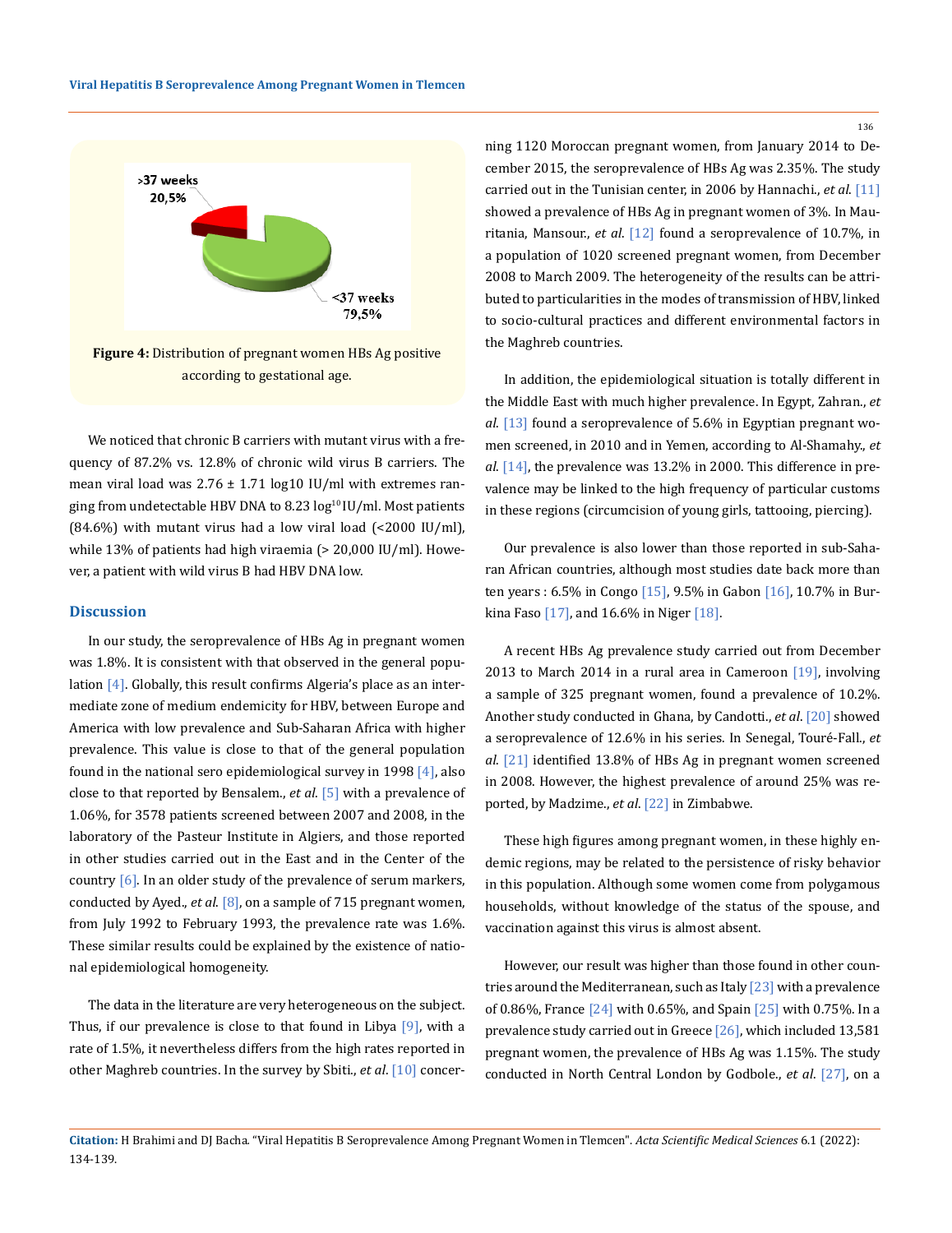137

sample of 38,227 pregnant women studied during antenatal care between 2009 and 2010, found 401 "HBs Ag positive" cases, that is a prevalence of 1.05%.

In Western countries, this low prevalence is linked, in particular, to the low endemicity of hepatitis B, the high socio-cultural level and the mandatory screening for hepatitis B during antenatal consultations. Although there were no foreign pregnant women in our series, immigration nevertheless plays an important role in the variations in the prevalence rates of HBV infection in Western countries with the reception of pregnant women from regions highly endemic, such as Asia or Africa, express much higher prevalence rates. This is well illustrated in a Danish study [28] which shows that the prevalence of HBs Ag in pregnant women, regardless of their ethnic origins, was 0.26%, while it was 14% for women from Southeast Asia.

In France [29], a multicenter study was carried out shortly after the introduction of compulsory screening in 1992, in 12 university centers, for 21 476 women (16 351 women of French origin and 5125 of foreign origin). In this study, the average prevalence of HBs Ag was 0.72% but very variable depending on the center (0.13% in Limoges vs. 2.99% in Montpellier). In addition, this study confirmed the difference in the prevalence of Ag HBs between French women (0.15%) and immigrant women (2.56%).

This difference in prevalence is associated not only with the country of birth, with intravenous drug use, but also with other factors such as socio-economic level, level of education and stay of at least 3 months in an institution.

These results further confirm the value of compulsory screening during pregnancy, and plead in favor of the promotion of screening outside pregnancy, in particular among people in precarious situations.

In our study population, the mean maternal age is  $30.38 \pm 5.9$ years (17-44 years) with the most affected age group was between 30-39 years (51.28%) (Figure 1). Our results concerning age were compared with those of the Maghreb countries belonging to the same endemic zone. Tunisian patients [7] were younger, with an average age of 29 years, and 28 years with extremes of 17 and 43 years for Moroccan patients [30].

Similar results were also found in other studies carried out in

Asian countries such as China  $[31]$  where the average age was 30.7  $\pm$  3.6 years, and it was 27.4  $\pm$  5,8 years in Indonesia [32]. In these countries, the socio-cultural level was high, and the gestational age was later. In our country, the major mode of contamination by the HBV virus in the general population is probably dental care, which is found with a frequency of 82.5% in our study population and 85% in HBs Ag positive mothers, but no significant difference was found between HBV infection and dental care ( $P = 0.83$ ). Our results are in agreement with those reported in several studies in the literature [34,38,39]. There was also no statistically significant association between age or other socio-demographic factors (level of education, marital status, surgical procedures, previous hospitalization, previous transfusions, history of sexually transmitted infections or scarifications, gestational age) and HBs Ag status. On the other hand, in univariate analysis other factors were linked to the carriage of HBs Ag such as parity  $(P = 0.014)$ , professional activity (P = 0.031), history of jaundice (P = 0.014), delivery mode (P = 0.012), piercing (P = 0.034), intravenous drug addiction (P =  $0.005$ ) and vagrancy  $(P = 0.02)$ , thus joining us several works in the literature [33-36]. The family history of hepatitis B was also a major risk factor (P < 0.001), this had joined several studies in the literature [7,19,37]. Family exposure to the HBV virus is frequent, and calls out to us the reality of horizontal intra-family transmission.

In fact, the existence of a positive HBsAg family member is a potential risk factor for intra-family transmission of HBV. Intra-family transmission of hepatitis B has been the subject of numerous scientific studies which have reported the possibility of transmission of HBV between people who share the same household.

In addition, multivariate analysis by logistic regression showed that only therapeutic piercing  $(P = 0.019)$  is associated with carriage of HBs Ag in pregnant women. In the literature, tattooing and piercing are described as important risk factors (46%) for the transmission of hepatitis B in a study carried out in 2000 by Michault., *et al*. [40] for 100 inmates. In the study by Eke., *et al*. [34], scarification and tattooing appear to be the only factors associated with HBV infection in mothers ( $P = 0.001$ ).

We noticed that chronic B carriers with mutant virus with a frequency of 87.2% vs. 12.8% of chronic wild virus B carriers. The «mutant» profile was predominant, comparable to the 11.1% reported by Ilboudo., *et al*. [41] in Ouagadougou. However, this rate is lower than the 20.9% found by Sbiti., *et al*. [10], in Morocco, 21.7%

**Citation:** H Brahimi and DJ Bacha*.* "Viral Hepatitis B Seroprevalence Among Pregnant Women in Tlemcen". *Acta Scientific Medical Sciences* 6.1 (2022): 134-139.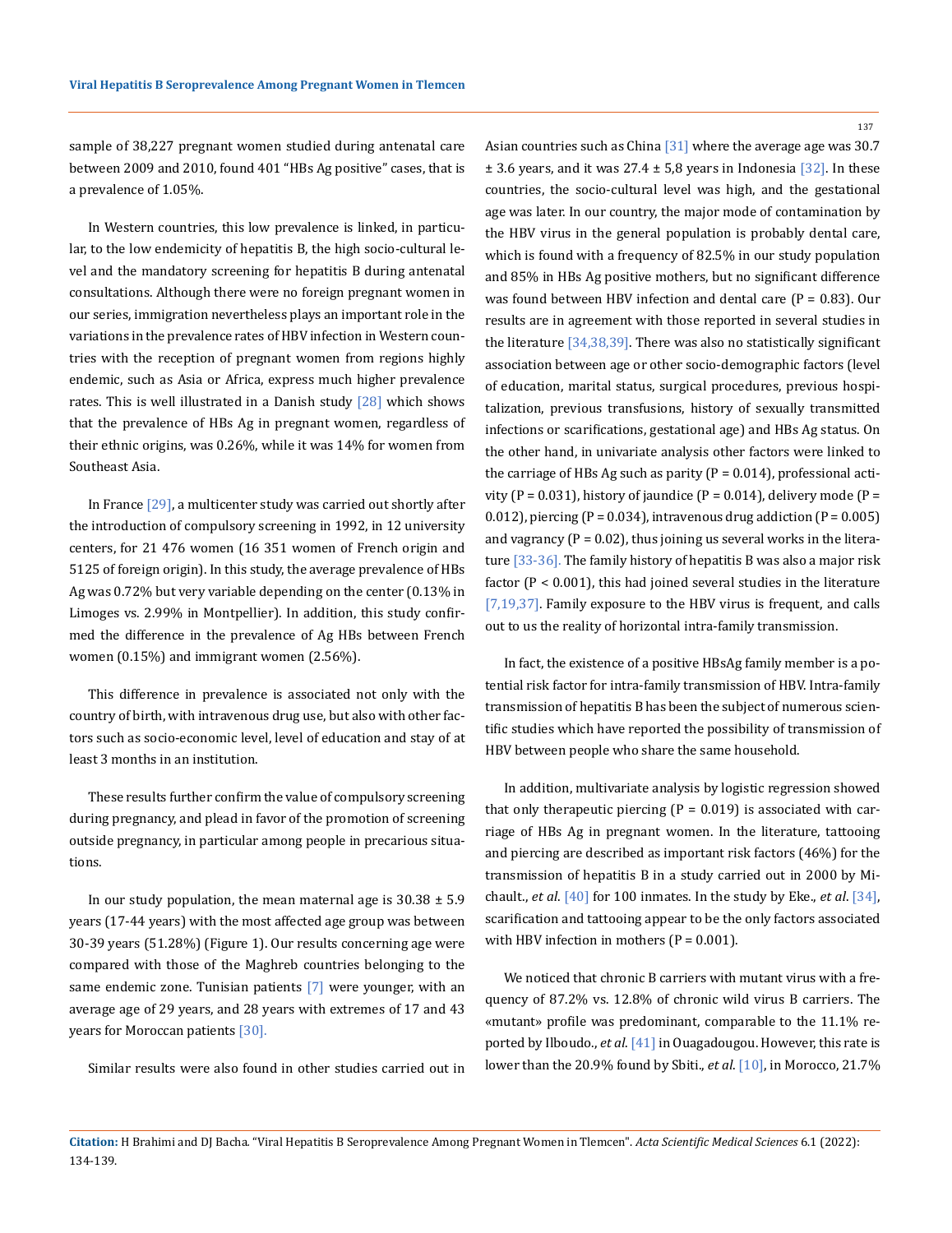% reported by El-Magrehe., *et al*. [9] in Libya, and the 18.2% reported by Nacro., *et al*. [17] in Bobo-Dioulasso in Burkina Faso. On the other hand, higher rates are reported in Burkina Faso by Sangaré., *et al*. [42] at 31.4% ; Al-Shamahy [14] reported a high rate of 60% in HBe Ag positive mothers in Sana'a, Yemen.

#### **Conclusion**

Our study has provided knowledge on the extent of viral hepatitis B in pregnant women in the region of Tlemcen, which involves the implementation of measures to prevent mother-to-child transmission. The success of early screening in the population of pregnant women relies primarily on rigorous planning and a well-organized and sustainable program that aims to reduce the risk of viral transmission, as well as the continuity and quality of interventions throughout the duration of treatment Care.

# **Bibliography**

- 1. Ott JJ., *et al*[. "The risk of perinatal hepatitis B virus transmis](https://pubmed.ncbi.nlm.nih.gov/22682147/)[sion : hepatitis B e antigen \(HBeAg\) prevalence estimates for](https://pubmed.ncbi.nlm.nih.gov/22682147/)  [all world regions".](https://pubmed.ncbi.nlm.nih.gov/22682147/) *BMC Infect Dis* 12 (2012): 131.
- 2. Aspinall EJ., *et al*[. "Hepatitis B prevention, diagnosis, treatment](https://pubmed.ncbi.nlm.nih.gov/22114089/)  and care: A review". *[Occupational medicine](https://pubmed.ncbi.nlm.nih.gov/22114089/)* 61.8 (2011): 531- [40.](https://pubmed.ncbi.nlm.nih.gov/22114089/)
- 3. Khan Salman., *et al*. "Hepatitis B virus infection in pregnant women and transmission to newborns". Asian Pac J Too Say 5.6 (2015): 421-429
- 4. Tebbal. S., *et al*. "National sero-epidemiological survey of Ag HBS in Algeria". (1998).
- 5. Bensalem A. "Prevalence of HBs Ag and detection of HBV-DNA in pregnant women in the Algiers region" (2010).
- 6. Aidaoui M., *et al*[. "Seroprevalence of HIV infection among preg](http://europepmc.org/article/MED/18687541)[nant women in the region of Annaba \(Algeria\)".](http://europepmc.org/article/MED/18687541) *Journal of epi[demiology and public health](http://europepmc.org/article/MED/18687541)* 56: 261-266.
- 7. Ranger-Rogez S., *et al*[. "Hepatitis viruses : mother-to-child](https://pubmed.ncbi.nlm.nih.gov/12490422/)  transmission". *Pathology Biology* [50 \(2002\): 568-575.](https://pubmed.ncbi.nlm.nih.gov/12490422/)
- 8. Ayed Z., *et al*. "Prevalence of serum markers of hepatitis B and C in blood donors and pregnant women in Algeria". *Bull Soc Pathol Exot* 88.5 (1995): 225-8.
- 9. El-Magrahe H., *et al*[. "Maternal and neonatal seroprevalence of](https://www.academia.edu/8302088/Maternal_and_neonatal_seroprevalence_of_Hepatitis_B_surface_antigen_HBsAg_in_Tripoli_Libya)  [Hepatitis B surface antigen \(HBsAg\) in Tripoli, Libya".](https://www.academia.edu/8302088/Maternal_and_neonatal_seroprevalence_of_Hepatitis_B_surface_antigen_HBsAg_in_Tripoli_Libya) *Journal [of Infection in Developing Countries](https://www.academia.edu/8302088/Maternal_and_neonatal_seroprevalence_of_Hepatitis_B_surface_antigen_HBsAg_in_Tripoli_Libya)* 4.3 (2010): 168-170.
- 10. [Sbiti M. "HBsAg seroprevalence in pregnant women in central](http://europepmc.org/article/MED/27795784)  Morocco". *[The Pan African Medical Journal](http://europepmc.org/article/MED/27795784)* 24 (2016): 187.
- 11. Hannachi N., *et al*. "Viral hepatitis B in Tunisian pregnant women : risk factors and interest in the study of viral replication in the case of negative HBe antigen". *Pathology Biology* 57.3 (2009): 43-47.
- 12. Mansour W., *et al*[. "Virological and epidemiological features of](https://pubmed.ncbi.nlm.nih.gov/22704272/)  [hepatitis delta infection among blood donors in Nouakchott,](https://pubmed.ncbi.nlm.nih.gov/22704272/)  Mauritania". *[Journal of Clinical Virology](https://pubmed.ncbi.nlm.nih.gov/22704272/)* 55 (2012): 12-6.
- 13. Zahran KM., *et al*[. "Pattern of hepatitis virus infection among](https://pubmed.ncbi.nlm.nih.gov/20708181/)  [pregnant women and their newborns at the Women's Health](https://pubmed.ncbi.nlm.nih.gov/20708181/)  [Center of Assiut University, Upper Egypt".](https://pubmed.ncbi.nlm.nih.gov/20708181/) *International Jour[nal of Gynecology & Obstetrics](https://pubmed.ncbi.nlm.nih.gov/20708181/)* 111 (2010): 171-174.
- 14. [Al-Shamahy H. "Prevalence of hepatitis B surface antigen and](https://pubmed.ncbi.nlm.nih.gov/17264652/)  [risk factors of HBV infection in a sample of healthy mothers](https://pubmed.ncbi.nlm.nih.gov/17264652/)  [and their infants in Sana'a, Yemen".](https://pubmed.ncbi.nlm.nih.gov/17264652/) *Annals of Saudi Medicine* [20 \(2000\): 464-467.](https://pubmed.ncbi.nlm.nih.gov/17264652/)
- 15. Itoua-Ngaporo A., *et al*[. "Prevalence of hepatitis B viral mark](https://europepmc.org/article/MED/7499742)[ers in a population of pregnant women in Brazzaville \(Congo\)".](https://europepmc.org/article/MED/7499742)  *[European Journal of Obstetrics & Gynecology and Reproductive](https://europepmc.org/article/MED/7499742)  Biology* [24.5 \(1995\): 534-536.](https://europepmc.org/article/MED/7499742)
- 16. Makuwa M., *et al*[. "Prevalence and genetic diversity of hepati](https://www.researchgate.net/publication/5770243_Prevalence_and_Genetic_Diversity_of_Hepatitis_B_and_Delta_Viruses_in_Pregnant_Women_in_Gabon_Molecular_Evidence_that_Hepatitis_Delta_Virus_Clade_8_Originates_from_and_Is_Endemic_in_Central_Africa)[tis B and delta viruses in pregnant women in Gabon : molecu](https://www.researchgate.net/publication/5770243_Prevalence_and_Genetic_Diversity_of_Hepatitis_B_and_Delta_Viruses_in_Pregnant_Women_in_Gabon_Molecular_Evidence_that_Hepatitis_Delta_Virus_Clade_8_Originates_from_and_Is_Endemic_in_Central_Africa)[lar evidence that hepatitis delta virus clade 8 originates from](https://www.researchgate.net/publication/5770243_Prevalence_and_Genetic_Diversity_of_Hepatitis_B_and_Delta_Viruses_in_Pregnant_Women_in_Gabon_Molecular_Evidence_that_Hepatitis_Delta_Virus_Clade_8_Originates_from_and_Is_Endemic_in_Central_Africa)  and is endemic in central Africa". *[Journal of Clinical Microbiol](https://www.researchgate.net/publication/5770243_Prevalence_and_Genetic_Diversity_of_Hepatitis_B_and_Delta_Viruses_in_Pregnant_Women_in_Gabon_Molecular_Evidence_that_Hepatitis_Delta_Virus_Clade_8_Originates_from_and_Is_Endemic_in_Central_Africa)ogy* [46 \(2008\): 754-756.](https://www.researchgate.net/publication/5770243_Prevalence_and_Genetic_Diversity_of_Hepatitis_B_and_Delta_Viruses_in_Pregnant_Women_in_Gabon_Molecular_Evidence_that_Hepatitis_Delta_Virus_Clade_8_Originates_from_and_Is_Endemic_in_Central_Africa)
- 17. Nacro B., *et al*[. "HBs antigen carrier state in pregnant women](https://europepmc.org/article/MED/15779182)  [in Bobo Dioulasso \(Burkina Faso\)".](https://europepmc.org/article/MED/15779182) *Dakar Medical* 45.2 (2000): [188-190.](https://europepmc.org/article/MED/15779182)
- 18. Mamadou S., *et al*[. "HIV infection and hepatitis B seropreva](https://europepmc.org/article/PMC/3280624)[lence among antenatal clinic attendees in Niger, West Africa".](https://europepmc.org/article/PMC/3280624)  *[HIV AIDS \(Auckl\)](https://europepmc.org/article/PMC/3280624)* 4 (2012): 1-4.
- 19. Fomulu NJ., *et al*[. "Prevalence, correlates and pattern of Hepa](https://pubmed.ncbi.nlm.nih.gov/23924215/)[titis B among antenatal clinic attenders in Yaounde-Cameroon](https://pubmed.ncbi.nlm.nih.gov/23924215/)  [: is perinatal transmission of HBV neglected in Cameroon?"](https://pubmed.ncbi.nlm.nih.gov/23924215/)  *[BMC Pregnancy and Childbirth](https://pubmed.ncbi.nlm.nih.gov/23924215/)* 13(2013): 158.
- 20. Candotti D., *et al*[. "Maternofetal transmission of hepatitis B vi](https://pubmed.ncbi.nlm.nih.gov/17872520/)[rus genotype E in Ghana, west Africa".](https://pubmed.ncbi.nlm.nih.gov/17872520/) *Journal of General Virology* [88 \(2007\): 2686-2695.](https://pubmed.ncbi.nlm.nih.gov/17872520/)
- 21. Touré-Fall AO., *et al*[. "Residual risk of transmission of HIV and](https://pubmed.ncbi.nlm.nih.gov/19926508/)  [HBV, in Senegalese national blood bank from 2003 to 2005".](https://pubmed.ncbi.nlm.nih.gov/19926508/)  *[Transfusion Clinique et Biologique](https://pubmed.ncbi.nlm.nih.gov/19926508/)* 16 (2009): 439-443.

138